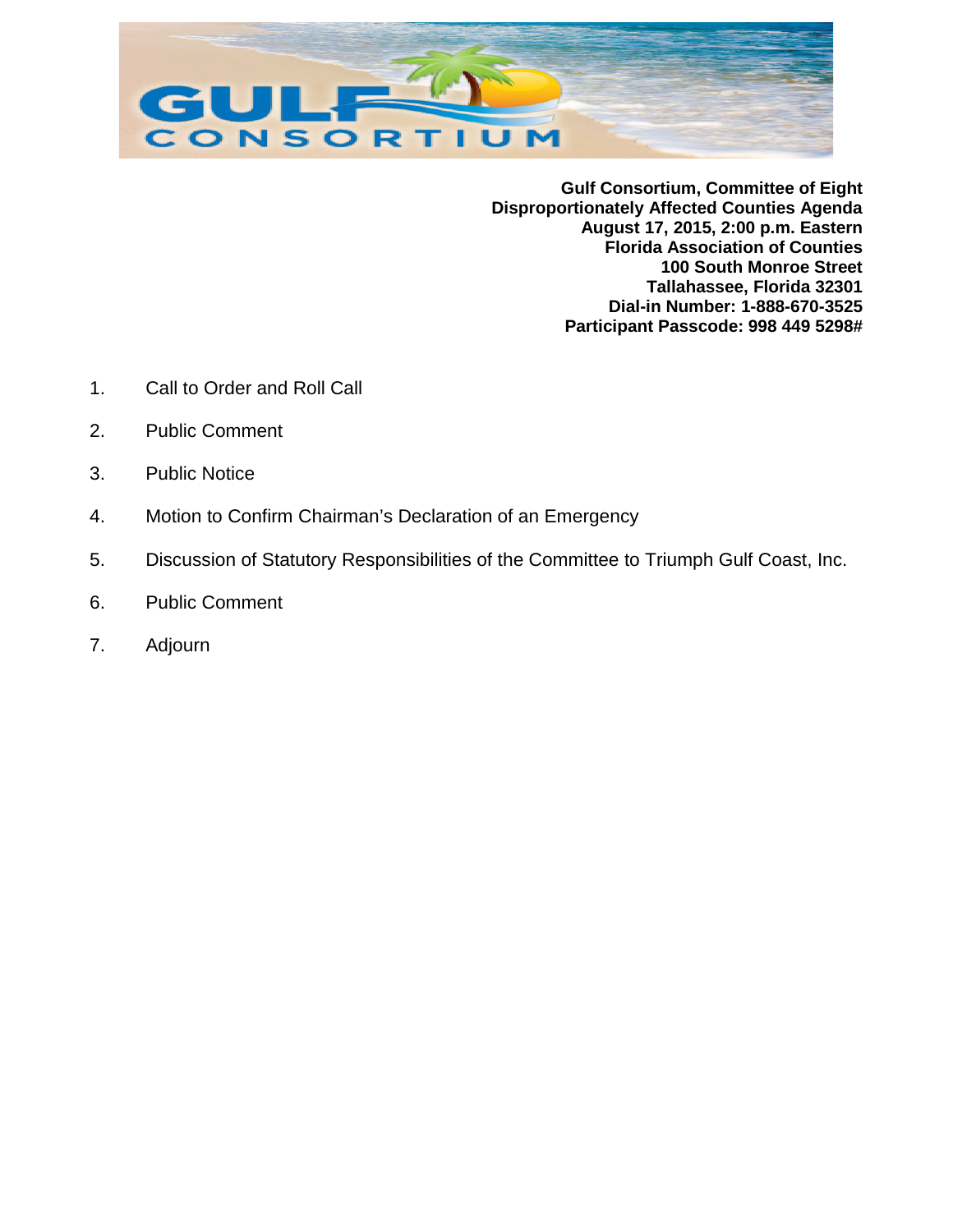#### **Gulf Consortium Committee of Eight Disproportionately Affected Counties August 17, 2015**

#### **Agenda Item 4 Confirmation of the Chairman's Declaration of an Emergency**

#### **Executive Summary:**

Each of the Committee members were provided written notice of the meeting of the Committee at least four days prior to the meeting. A notice of the Committee meeting was published in the Florida Administrative Register on August 13, 2015, providing notice to the public. This agenda items seeks the Committee's confirmation of the Chairman's declaration that an emergency exists for the purpose of allowing the Committee to meet on less than seven days written notice to each member of the Committee.

#### **Background:**

The Interlocal Agreement establishing the Gulf Consortium requires that meetings of the Board must be preceded by seven days written notice to the membership, unless an emergency is declared by the Chairman, in which case 24 hour written notice is required. The ILA does not address notice requirements for committee meetings. However, it has been the practice of the Board's committees, including the Committee of Eight, to follow the notice requirements in the ILA for Board meetings. Florida law requires "reasonable notice" be given of meetings of bodies governed by the Sunshine Law, such as the Committee of Eight. The Attorney General has recommended that special or emergency meetings should ideally be preceded by 72 hours and at least 24 hours notice to the public, if possible under the circumstances. *See, Part I, section G(1), Government-In-The-Sunshine-Manual (2014).*

The Legislature created Triumph Gulf Coast, Inc. in the 2013 Regular Session. Regarding the Committee of the Eight, that law provides: "the chair of the Committee of 8 Disproportionally Affected Counties, or his or her designee, shall be available to consult with the [Triumph] board of directors and may be requested to attend meetings of the board of directors . . . [but] shall not be permitted to vote on any matter before the board." § *288.8014(8), Fla. Stat.* The Triumph Board is charged with responsibilities for administering a Trust Fund that may contain a portion of the economic damage amounts received by the State from the BP settlement, which funds are statutorily required to benefit the disproportionately affected counties. *Id.*

Following the release of information about the settlement with B.P., the Triumph Board scheduled a meeting on August 18, 2015. The chair of the Committee of the Eight has been requested to be present at that meeting. To allow the members of the Committee of the Eight to provide advice and suggestions to the Chairman, Chairman Yeager has called this meeting of the Committee.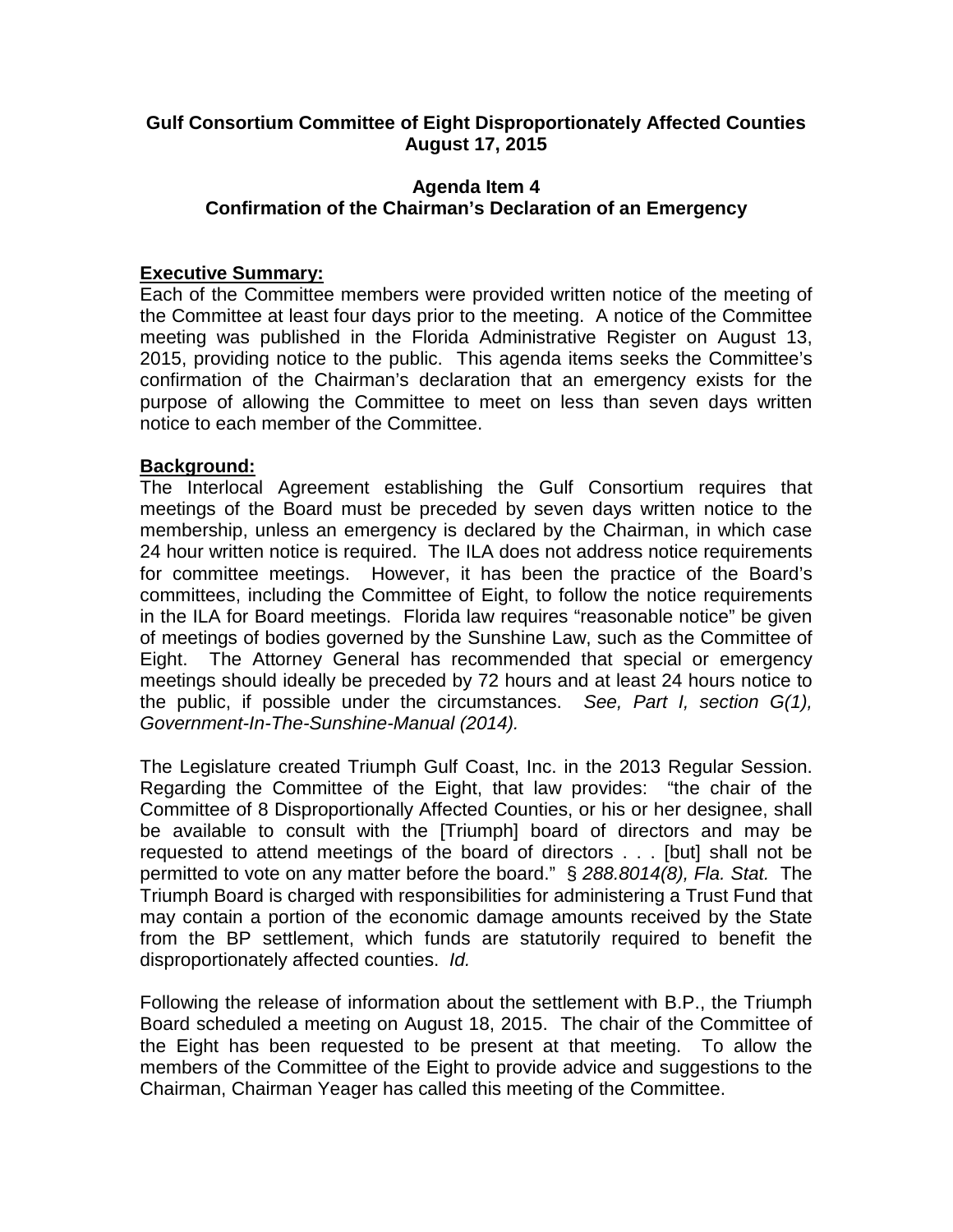The Committee members have each been provided at least four days of advanced written notice of the meeting. The public has been advised of the meeting through the publication of a notice in the Florida Administrative Register on August 13, 2015, which is four days prior to the Committee meeting. Additionally, neither the Committee members nor the public will be required to travel to attend the meeting, as it is being conducted via conference call.

Because of the short notice of the Triumph Board Meeting and the timing of the request for his attendance at the meeting, the Chairman of the Committee of Eight did not have adequate advanced notice to schedule the Committee meeting and provide seven days written notice to the Committee members. The Chairman is statutorily required to attend the meeting and would benefit from the advice and counsel of the membership of the Committee in governing his representations to the Triumph Board. Because those considerations are extremely important, the Chairman scheduled a meeting, declared an emergency to address the notice issue and directed staff to provide written notice to the Committee members and the public as soon as possible.

#### **Analysis:**

The notice provide to the Committee members and the public meet both the ILA requirements and the Florida law requirements for an emergency meeting to be held on less than seven days notice. The declaration of an emergency by a public official, such as the Committee Chairman, is entitled to great deference in the absence of compelling reasons that it should be overturned. No compelling reasons exist in this instance. The affirmation of an emergency by the full Committee will add weight to the Chairman's emergency declaration.

#### **Options:**

- (1) Approve a motion confirming that an emergency existed to allow the Committee to meet on less than seven days written notice to each Committee member.
- (2) Provide other direction.

#### **Fiscal Impact:**

No fiscal impact is anticipated with this agenda item.

#### **Recommendation:**

Approve a motion confirming that an emergency existed to allow the Committee to meet on less than seven days written notice to each Committee member.

#### **Attachments:**

None.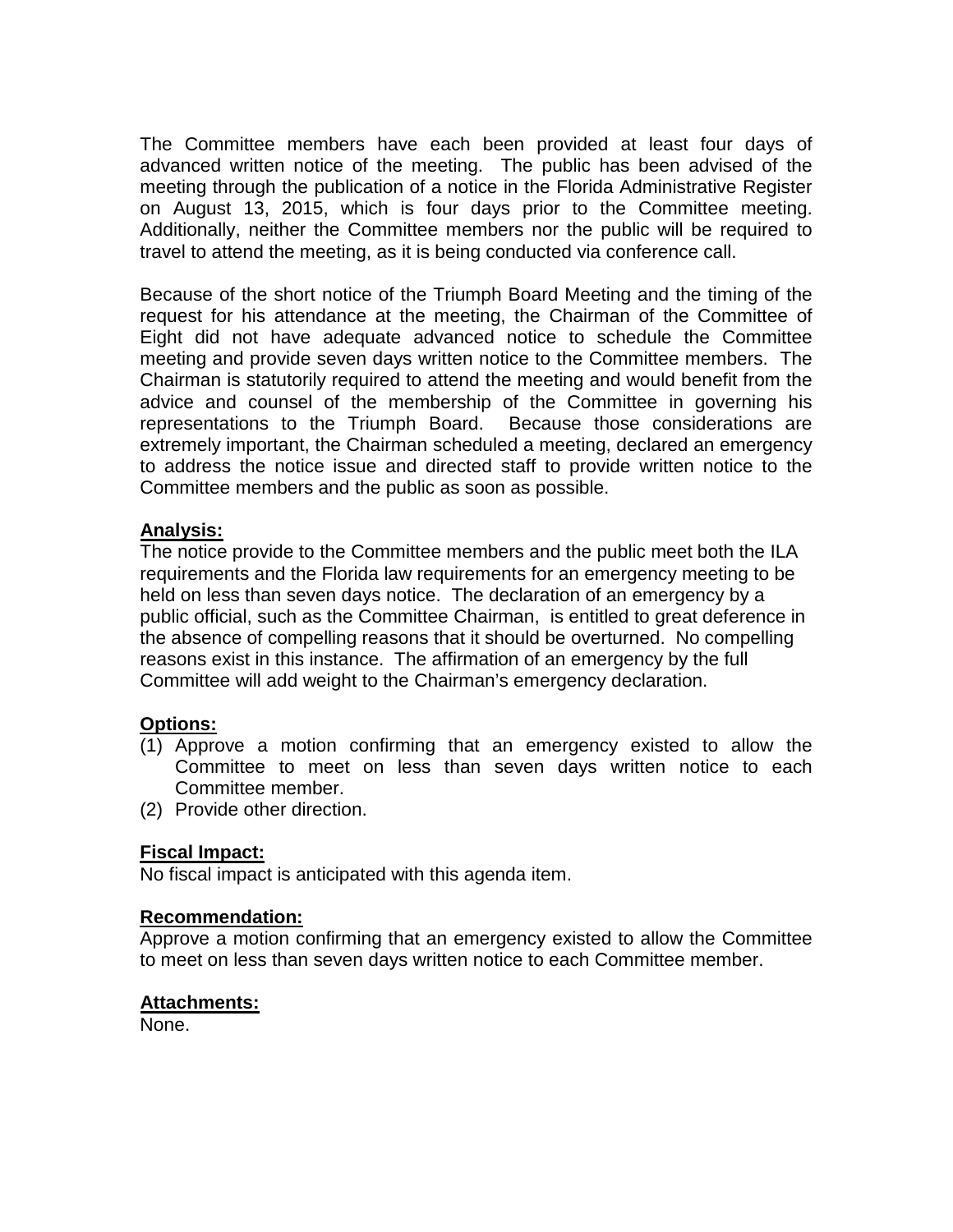#### **Prepared by:**

Sarah M. Bleakley Nabors, Giblin & Nickerson, P.A. Interim General Counsel On: August 12, 2015

#### **Action Taken:**

Motion to: \_\_\_\_\_\_\_\_\_\_\_\_\_\_\_\_\_\_\_\_\_\_\_, Made by: \_\_\_\_\_\_\_\_\_\_\_\_\_\_\_\_\_\_\_\_\_\_\_;

Seconded by: \_\_\_\_\_\_\_\_\_\_\_\_\_\_\_\_\_\_\_\_\_\_\_.

Approved\_\_\_; Approved as amended\_\_\_\_\_\_; Defeated\_\_\_\_\_\_\_\_\_.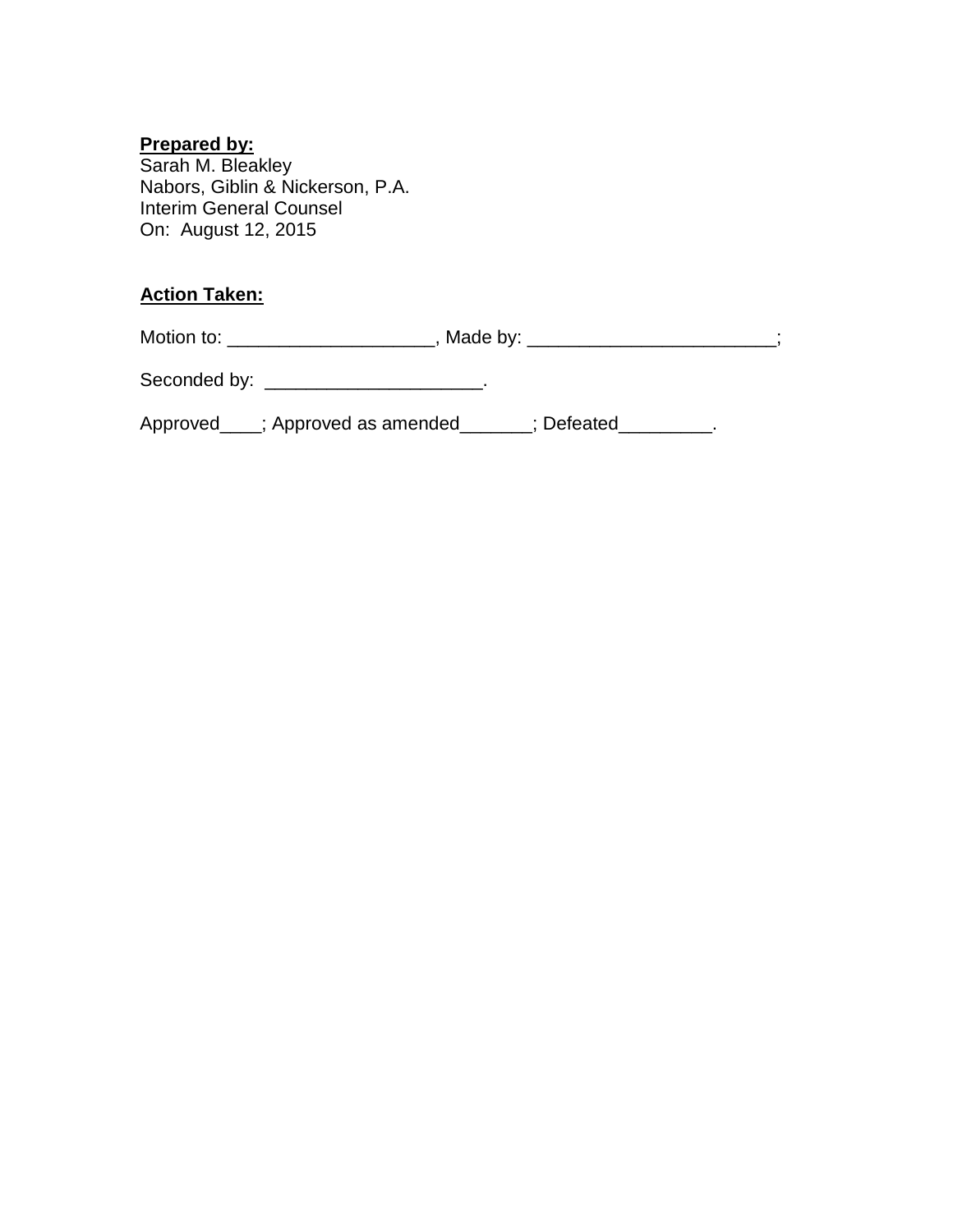#### **Gulf Consortium Committee of Eight Disproportionately Affected Counties August 17, 2015**

#### **Agenda Item 5 Discussion of Statutory Responsibilities of the Committee to Triumph Gulf Coast, Inc.**

#### **Executive Summary:**

Discussion by the Committee of the statutory responsibilities to Triumph Gulf Coast, Inc. under the Gulf Coast Economic Corridor Act.

#### **Background:**

Triumph Gulf Coast, Inc. is a non-profit corporation, organized within the State of Florida Department of Economic Opportunity, and which was established to hold, invest and administer a trust account for the benefit of the Disproportionately Affected Counties derived from 75% of all funds recovered by the Attorney General for economic damages resulting from the Deepwater Horizon Oil Spill.

The Gulf Coast Economic Corridor Act was enacted by the Florida Legislature to help businesses, individuals and local governments in the Disproportionately Affected Counties recover from the 2010 Deepwater Horizon Oil Spill by providing long-term support and funding for efforts in economic recovery in the Gulf Coast Region.

#### **Analysis**:

Triumph Gulf Coast, Inc. is holding a meeting of its Board of Directors on August 18, 2015 in Sandestin, Walton County, Florida.

The statutory scheme for Triumph requires the Chair of the Committee of the Eight Disproportionately Affected Counties to provide certain advice and assistance to Triumph.

This Committee needs to discuss that statutory role. Attached are background documents to support this discussion.

#### **Fiscal Impact:**

None.

#### **Attachments:**

Triumph Gulf Coast, Inc. Board of Directors Meeting Agenda, 8/17/2015. Gulf Coast Economic Corridor Act Summary. Gulf Coast Economic Corridor Act Statutory Language.

#### **Prepared by:**

Ginger Delegal Florida Association of Counties Interim Manager On: August 13, 2015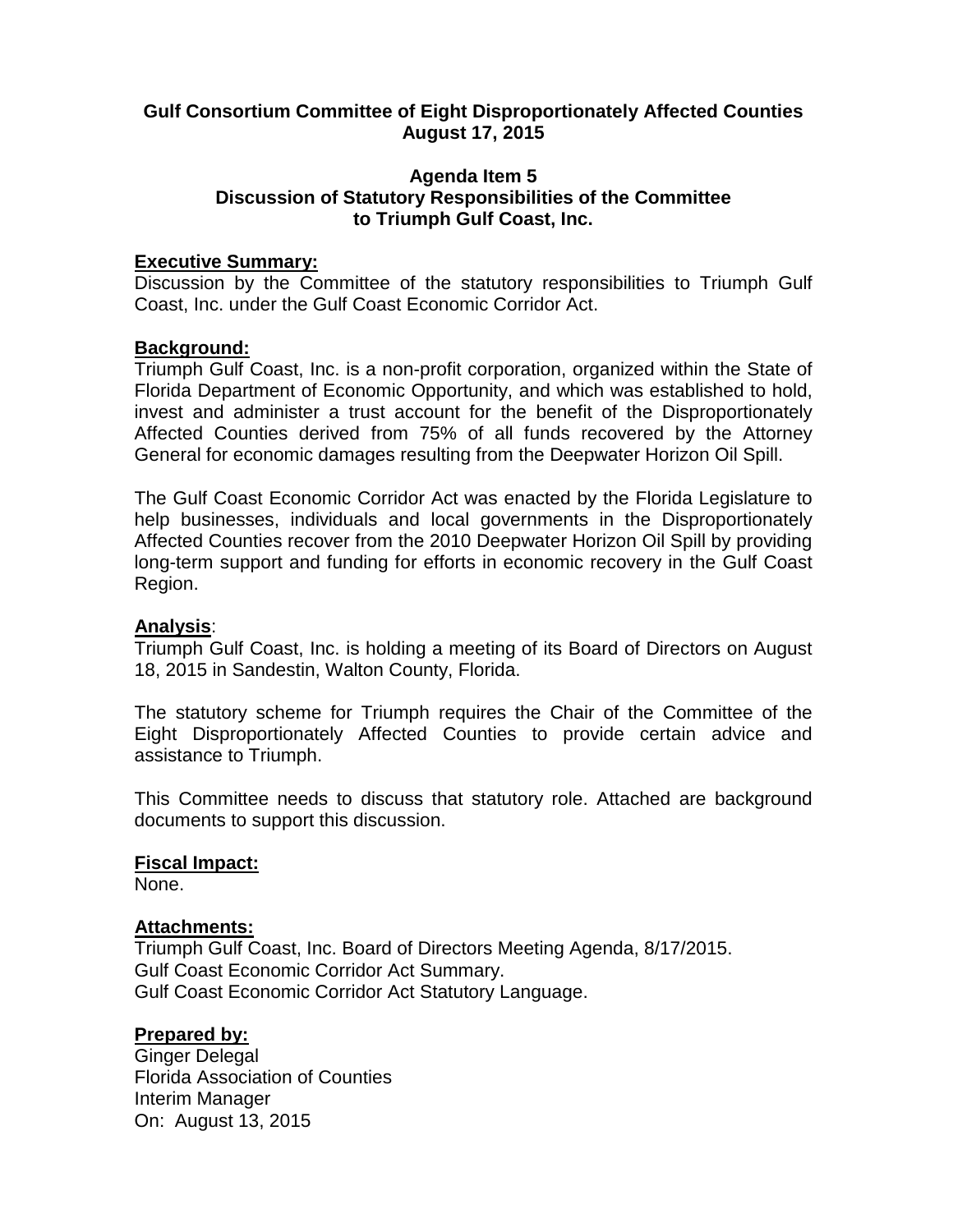## **Triumph Gulf Coast, Inc.**

**Board of Directors Meeting Agenda** 

## **18 August 2015 - 9 a.m. - Noon**

Sandestin Golf and Beach Resort, Room: \_\_\_\_\_

| 1. Call to Order                                                                       | Meeting<br>Facilitator     |
|----------------------------------------------------------------------------------------|----------------------------|
| 2. Roll Call, Verification of Quorum                                                   | Meeting<br>Facilitator     |
| 3. Introductory Statements                                                             | <b>Board Members</b>       |
| 4. Triumph Gulf Coast Legislative Intent                                               | Sen. Don Gaetz             |
| 5. Structure of Proposed Settlement                                                    | Drake Martin<br>Mike Moore |
| 6. Regional Economic Factors                                                           | Dr. Rick Harper            |
| 7. Immediate Long-Term Requirements of Triumph<br>Gulf Coast, Inc., Board of Directors | Meeting<br>Facilitator     |
| 8. Open Discussion                                                                     | <b>Board Members</b>       |
| 9. Public Comment                                                                      | Public                     |
| 10. Set Next Meeting Date, Location                                                    | <b>Board Members</b>       |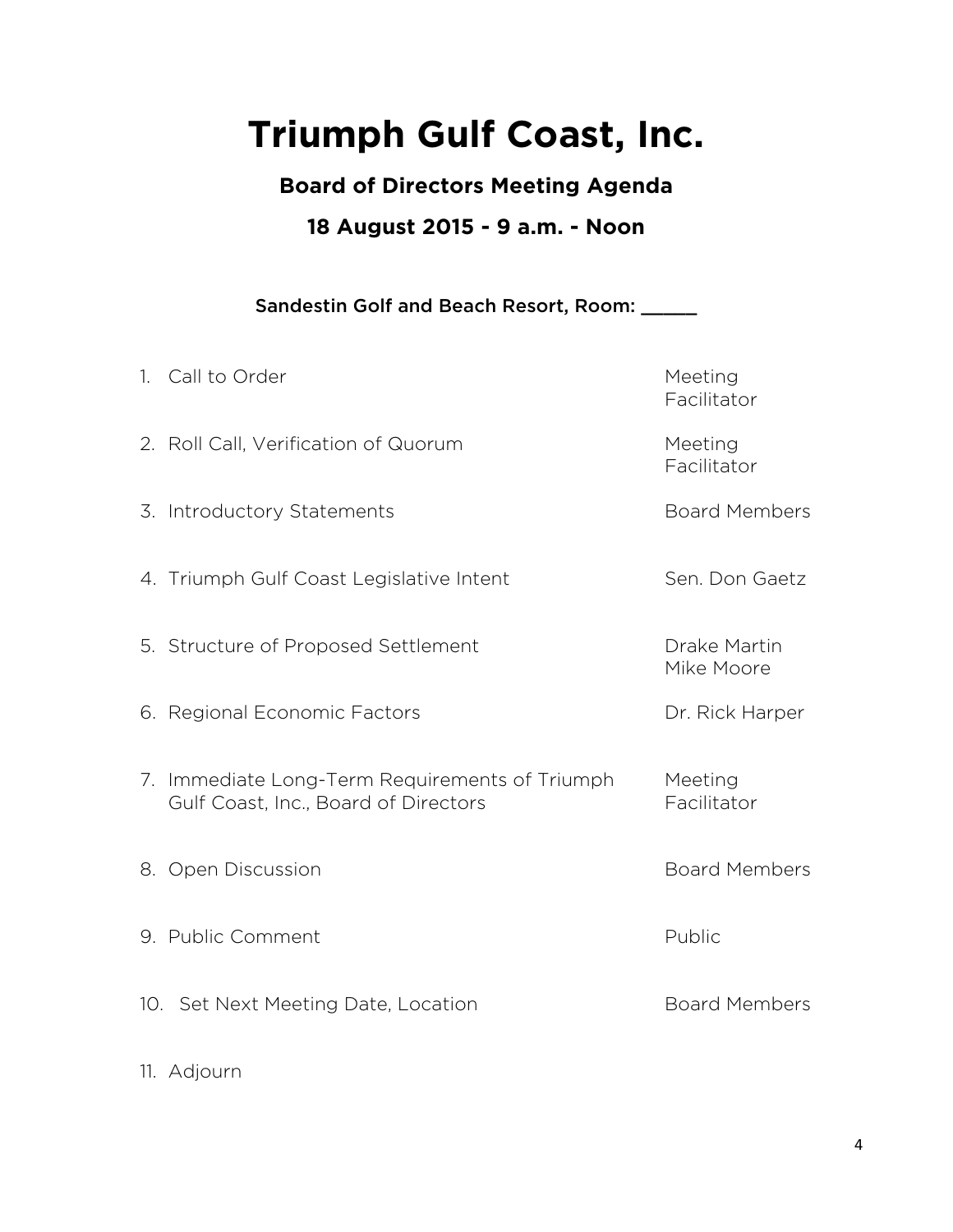## Gulf Coast Economic Corridor Act Summary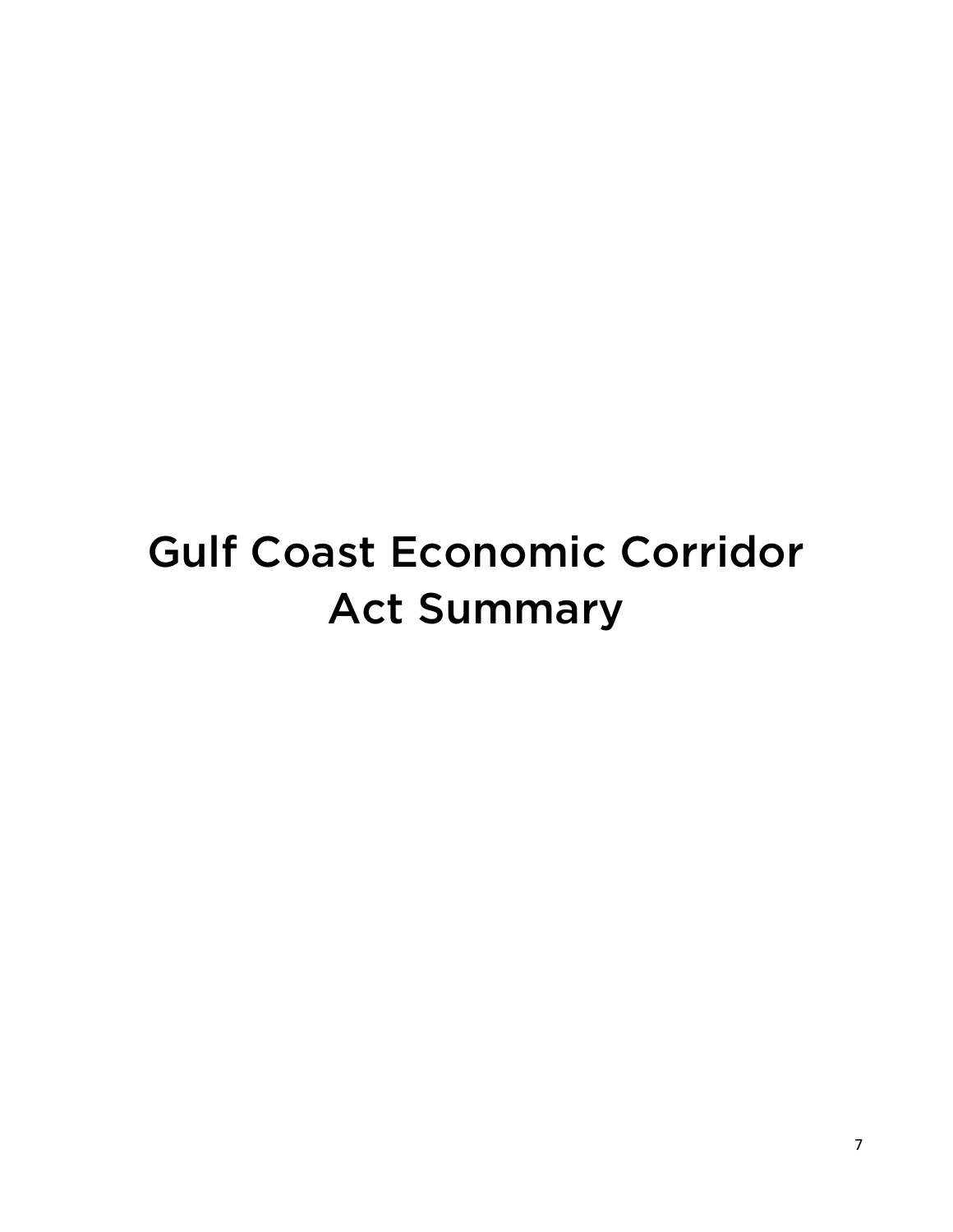The **Legislative Intent** of the Gulf Coast Economic Corridor Act (hereinafter, the "Act") is to help businesses, individuals and local governments in the **Disproportionally Affected Counties**<sup>1</sup> recover from the 2010 Deepwater Horizon Oil Spill (hereinafter, the "Oil Spill") by providing long term support and funding for efforts in economic recovery, diversification and enhancement in the Gulf Coast Region.

## *Triumph Gulf Coast*

Triumph Gulf Coast, Inc. (hereinafter, "Triumph") is a nonprofit corporation, organized within the Department of Economic Opportunity (hereinafter, "DEO"), but is not a unit of State Government. It is a separate budget entity from and not subject to the control, supervision, or direction of DEO. Under no circumstances may the credit of the State of Florida be pledged on behalf of Triumph.

Triumph must establish, hold, invest and administer a trust account at a federally insured financial institution for the benefit of the Disproportionally Affected Counties (hereinafter, the "**Recovery Fund**"), derived from 75% of all funds recovered by the attorney General for economic damages to the state resulting from the Oil Spill, after payment of reasonable and necessary costs and expenses.

Triumph must operate in a transparent manner, providing public access to information, notice of meetings, awards and the status of projects and programs. To this end, Triumph must maintain a website that provides access to this information. Triumph is subject to **Chapter 119, Florida Statutes** regarding public records and **Chapter 286, Florida Statutes** regarding public meetings and records.

### **Structure**

<u> 1989 - Johann Stein, markin film yn y breninn y breninn y breninn y breninn y breninn y breninn y breninn y b</u>

**Board of Directors**: Triumph shall be governed by a **5 member Board of Directors** (hereinafter, the "Board")

- **Chairperson:** The Board shall each year elect a chairperson<sup>2</sup> from among its members. The chairperson may be removed by a majority vote of the members of the Board, in which case his or her successor will be elected to serve out the balance of the removed chairperson's term.
- **Board Member Appointments, Terms, Removal and Ethics:**
	- o **Appointments:** The Board shall include: 1 private sector member appointed by each of the Trustees of the State Board of Administration (3 total), 1 Private sector member appointed by the President of the Florida Senate and 1 private sector member appointed by the Speaker of the House of Representatives.
	- o **Initial Board Members Appointed by Trustees of the State Board of Administration:** Terms shall end 4 years after the legislature appropriates funds to the Recovery Fund.
	- o **Initial Board Members Appointed by the President of the Senate or the Speaker of the House of Representatives:** Term shall end 5 years after the legislature appropriates funds to the Recovery Fund.
	- o **All Board Members thereafter:** Terms shall last for 4 years.

<sup>&</sup>lt;sup>1</sup> Disproportionally Affected Counties are those 8 Florida Counties disproportionally affected by the 2010

Deepwater Horizon Oil Spill. They are: Escambia, Santa Rosa, Okaloosa, Walton, Bay, Gulf, Franklin and Wakulla. <sup>2</sup> Responsibilities of the Chairperson include ensuring records are kept of the proceedings of the board and is the custodian of all books, documents and papers filed with the board, the minutes of meetings of the board and the official seal of Triumph.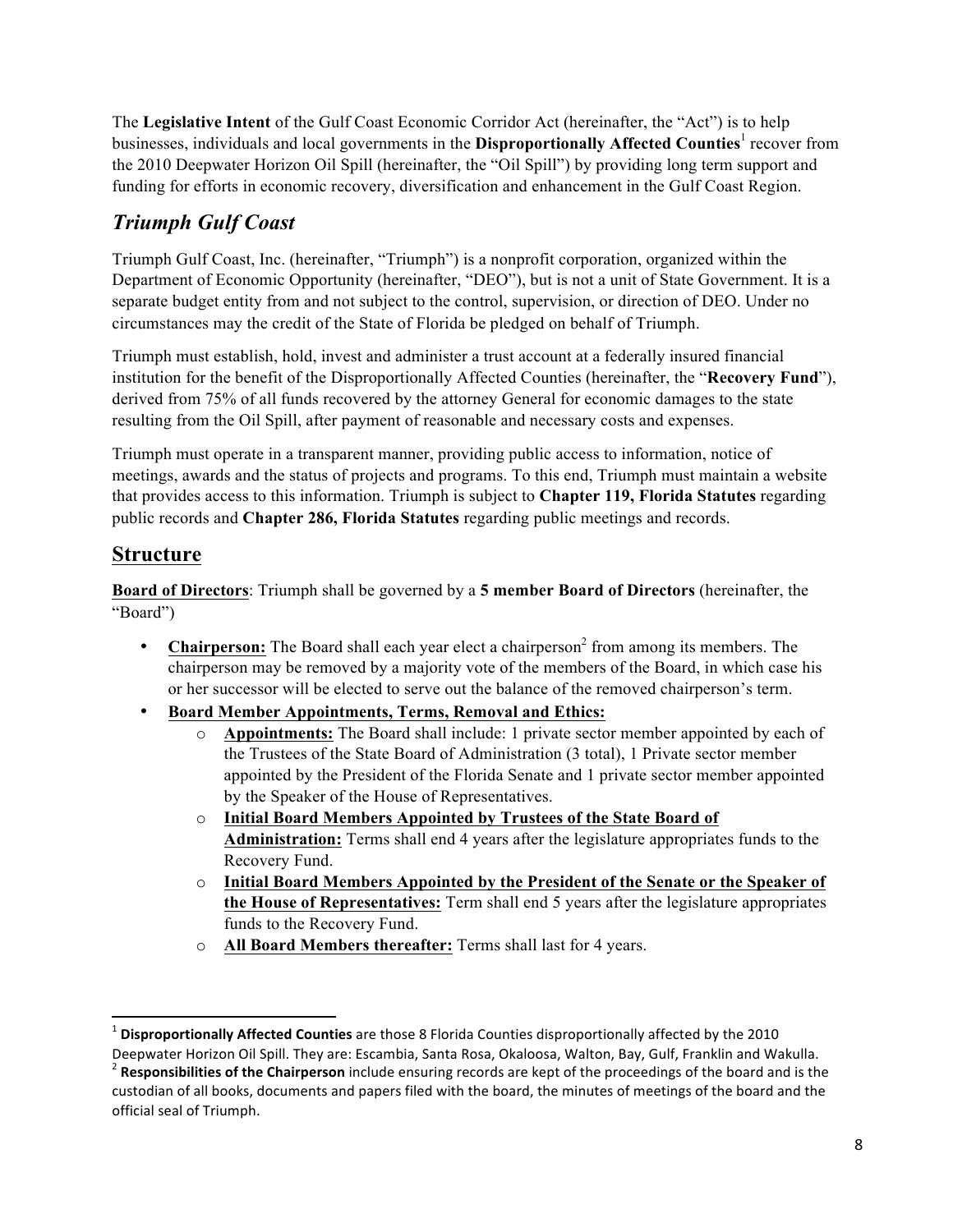- o **Reappointments:** A Board member may not be reappointed to the Board unless they were appointed to fill a vacancy for a term of 2 years or less, in which case they may be appointed for an additional 4 years term.
- o **Vacancies:** Vacancies on the Board shall be filled by the officer who originally appointed the member who vacated his or her seat on the Board. A vacancy that occurs before the scheduled expiration of the term of the member shall be filled for the remainder of the unexpired term.
- o **Removal:** Board members may be removed by a majority of the Board or, for certain reasons<sup>3</sup>, by the officer that appointed him or her.
- o **Ethics:** Though they are not public officers, Board members are subject to the Standards of Conduct for Public Officers, Employees of Agencies and Local Government Attorneys, the Restriction on Employment of Relatives and Voting Conflicts. In addition, Board members are restricted from having a direct interest in any contract, franchise, privilege, project, program or other benefit arising from an award by Triumph to an awardee during or within 2 years following the expiration of his or her term. Each Board member will also file a disclosure of financial interests.
- **Compensation:** Each member of the Board shall serve without compensation, however shall receive travel and per diem expenses while in the performance of his or her duties.
- **Meetings:** The Board shall meet at least quarterly, upon call of the chairperson or at the request of membership, to review the Recovery Fund, establish and review priorities for economic recovery in the Disproportionally Affected Counties and determine the best use of the funds available. A majority of the Board constitutes a quorum. Board Members may not vote by proxy.
- **Powers:** To the extent necessary or convenient for the exercise of its powers and functions, the Board has the power to: make or enter into contracts or other instruments; make expenditures; adopt, use and alter a common corporate seal; adopt, amend and repeal bylaws; use the state seal when appropriate for standard corporate identity applications

**Staff**: Triumph is permitted to hire or contract for all staff<sup>4</sup> necessary to the proper execution of its powers and duties pursuant to the Act. It is required to obtain:

- 1. An **independent certified public accountant** licensed in this state to inspect the records of and to annually audit the expenditures of the Earnings and available principal disbursed by Triumph
- 2. An **Independent financial advisor** to assist Triumph in the development and implementation of a strategic plan
- 3. An **economic advisor** who will assist in the award process, including the development of priorities, allocation decisions and the application and process. The economic advisor will assist the Board in determining eligibility of award applications and the evaluation and scoring of applications, and will assist in the development of award documentation.

 

<sup>&</sup>lt;sup>3</sup> Reasons the appointing officer may remove a Board Member include: malfeasance, misfeasance, neglect of duty, incompetence, permanent inability to perform official duties, unexcused absence from 3 consecutive meetings of the Board, arrest or indictment for a crime that is a felony or misdemeanor involving theft or crime of dishonesty, or pleading nolo contendere to, or being found guilty of, any crime.<br><sup>4</sup> Retained staff shall be required to comply with the code of ethics for public employees, must agree to refrain

from having any direct interest in any contract, franchise, privilege, project, program or other benefit arising from an award by Triumph during the term of his or her appointment or within 2 years following the term of his or her appointment. They shall also be available to consult with the Board and shall attend Board meetings, though they shall not vote on any matter before the Board.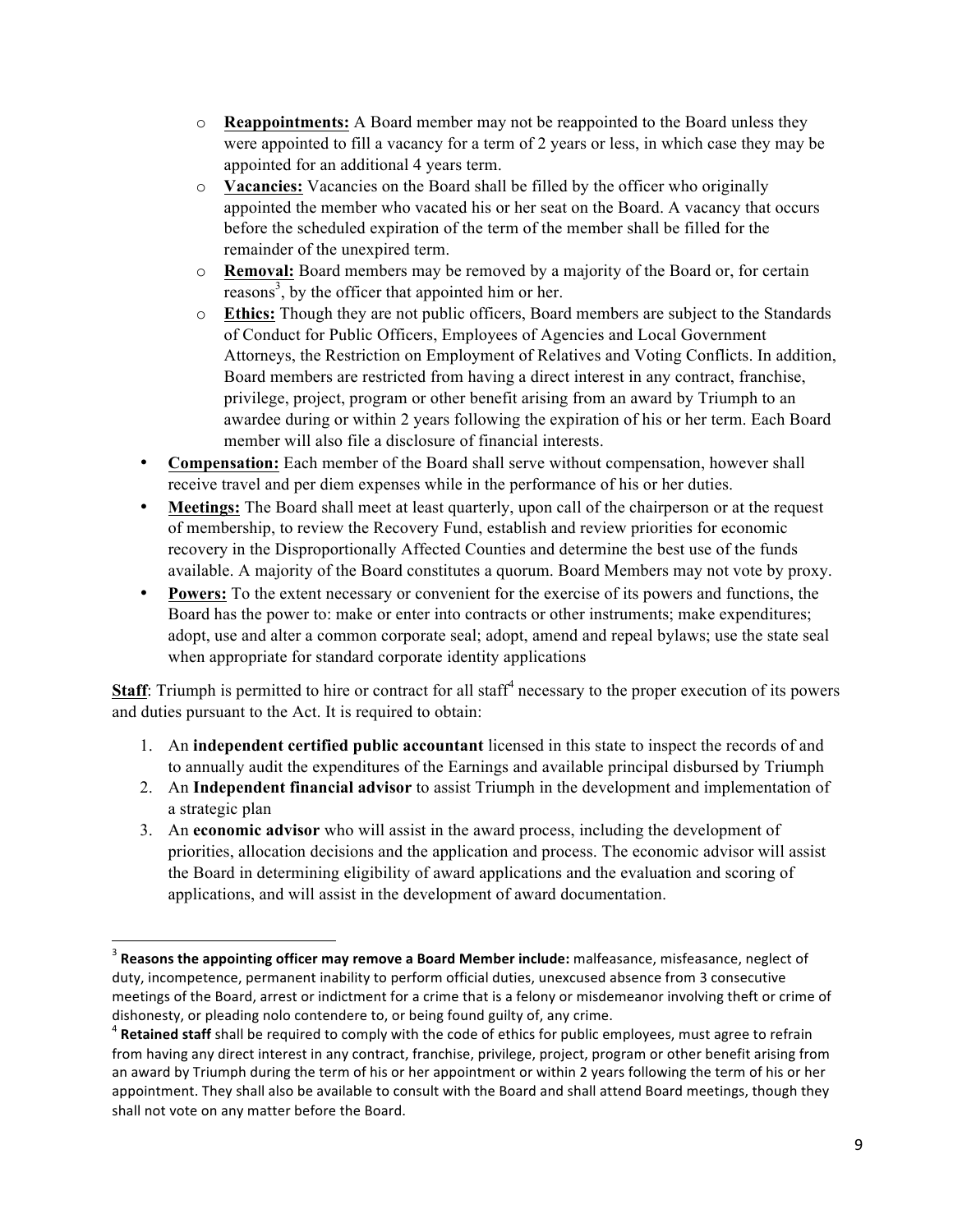4. A **legal advisor** with expertise in not-for-profit investing and contracting and who is a member of the Florida Bar to assist with contracting and carrying out the intent of this act.

#### **Duties and Powers**

**Recovery Fund Purpose, Structure and Management:** The Recovery Fund must act as a long-term and stable source of revenue and will decline over a 30 year period in equal amounts each year as the **principal** is used to make awards pursuant to the Act and to pay administrative costs<sup>5</sup>. Any funds remaining in the Recovery Fund after 30 years shall revert to the Florida Treasury.

- **Earnings:** Income derived from interest and investments of the Recovery Fund (hereinafter, "**Earnings**") shall be made available to make awards pursuant to the Act and to pay administrative costs and shall be accounted for separately from the principal.
	- o **Investments:** Triumph shall invest and reinvest the Recovery Fund In accordance with all relevant state and **federal laws, rules and regulations**<sup>6</sup>, shall adopt and adhere to an **investment policy**, and shall competitively hire one or more **money managers**<sup>7</sup> to manage such investments. All such decision should be made with the advice of the financial advisor in consultation with the State Board of Administration and plans should include investments in technology and growth businesses domiciled, that will be domiciled or whose principal address is in the State of Florida.

**Awards:** Awards, made from the principal and Earnings of the Recovery fund, shall be made to fund projects or programs meeting the **priorities** of economic recovery, diversification and enhancement in the Disproportionally Affected Counties.

- **Permissible Funded Projects or Programs:** Awards may be provided for:
	- o An ad valorem tax reduction in the Disproportionally Affected Counties.
	- $\circ$  Payment of impact fees<sup>8</sup> imposed within the Disproportionally Affected Counties.
	- o Administrative funding for economic development organizations in the Disproportionally Affected Counties.
	- o Local match requirements for projects in the Disproportionally Affected Counties.
	- o Economic development projects in the Disproportionally Affected Counties.
	- o Infrastructure projects that are shown to enhance economic development in the Disproportionally Affected Counties.
	- o Grants to local governments in the Disproportionally Affected Counties to establish and maintain equipment and trained personnel for local action plans to response to disasters.
	- o Grants to support programs of excellence that prepare students for future careers at K-20 institutions with home campuses in the Disproportionally Affected Counties.
	- o Grants to the Florida Tourism Marketing Corporation for the purpose of advertising and promoting tourism, Fresh From Florida or related content on behalf of one or all of the Disproportionally Affected Counties.

<u> 1989 - Johann Stein, markin film yn y breninn y breninn y breninn y breninn y breninn y breninn y breninn y b</u>

<sup>&</sup>lt;sup>5</sup> Administrative costs may not be more than 2.25% of the earnings in a calendar year and may include: payment of investment fees, travel and per diem expenses of board members, audits, salary or other costs for employed or contract staff and other allowable costs.

<sup>&</sup>lt;sup>6</sup> Investments of the principal of the Recovery Fund shall be made in accordance with the Florida Uniform Prudent **Management of Institutional Funds Act** and in such a manner as not to subject the funds to **state or federal taxes.**<br><sup>7</sup> Any **agreement with the money manager(s)** must be reviewed for continuance at least every 5 years.<br>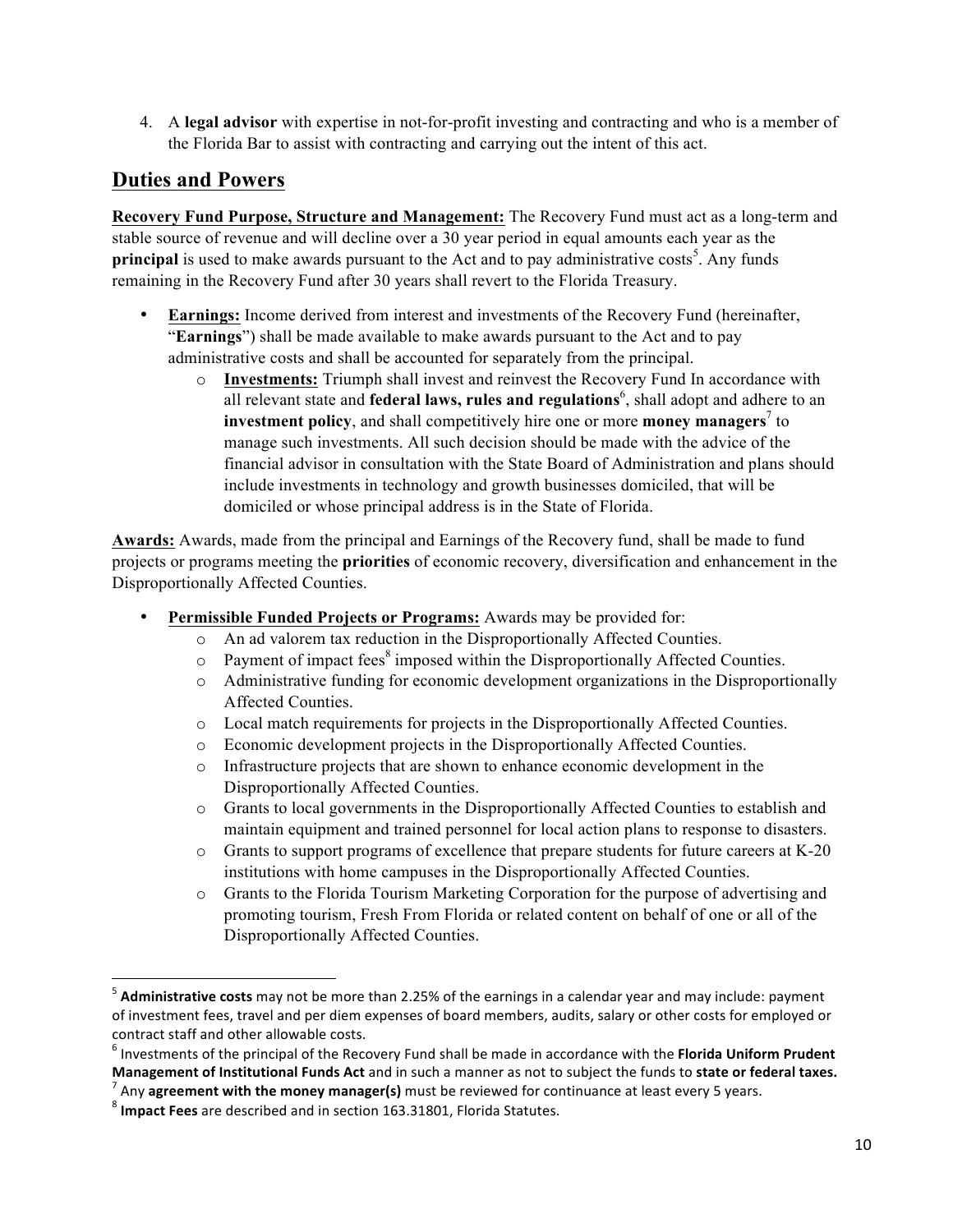- **Application process and Scoring System:** Triumph shall establish an application procedure and scoring system for the selection of the projects and programs that receive awards based on the aforementioned priorities. Priority will be given to projects that:
	- $\circ$  Generate maximum estimated economic benefits<sup>9</sup> in the Disproportionally Affected Counties.
	- o Increase household income in the Disproportionally Affected Counties.
	- $\circ$  Expand high growth<sup>10</sup> industries or establish new high growth industries in the Disproportionally Affected Counties.
	- o Leverage or further enhance assets already in the Disproportionally Affected Counties.
	- o Partner with local governments.

<u> 1989 - Johann Stein, markin film yn y breninn y breninn y breninn y breninn y breninn y breninn y breninn y b</u>

- o Have investment commitments from private equity or private venture capital funds
- o Provide or encourage seed stage investments to startup companies.
- o Provide advice and technical assistance to companies on restructuring existing management, operations or production.
- o Benefit the environment in addition to the economy.
- o Provide outcomes measures for programs of excellence support, including terms of intent and metrics.
- $\circ$  Partner with K-20 educational institutions or school districts in the Disproportionally Affected Counties.
- o Partner with convention and visitor bureaus, tourist development councils or chambers of commerce in the Disproportionally Affected Counties.
- **Award Requirements:** Triumph may make awards as applications are received or may establish application periods for selection. Awards may not be used to finance 100% of any project or program. Triumph may require a 1:1 private sector match or higher for an award. An awardee may not receive all of the earnings or available principal in any given year.
- **Required Contract Provisions:** Contracts executed by Triumph with an awardee must include provisions requiring a regular report on the contracted activities, must account for the proper use of funds provided for under the contract and must include provisions for recovery of funds in the event an award was based upon fraudulent information or the awardee is not meeting the performance requirements of the award.

**Reports:** Triumph shall **report** on June 30 and December 30 of each year to the Governor, the President of the Florida Senate and the Speaker of the Florida House of Representatives on the financial status of the Recovery Fund, the investments of the Recovery Fund, and the project and program selection process,<sup>11</sup> and the status of each award.

**Audits:** Triumph must ensure that investments of the Recovery Fund are subject to an annual audit by the aforementioned independent certified public accountant. Additionally, the Auditor General shall conduct annual an operational audit of the Recovery Fund and Triumph, which shall provide the Auditor General with all required information.

<sup>&</sup>lt;sup>9</sup> **Estimated economic benefits** must be calculated based on tools and models not generally employed by economic input-output analysis, including cost-benefit, return on investment or dynamic scoring techniques.<br><sup>10</sup> Industries that are supported must have high **growth potential** in the Disproportionally Affected Counties, w

is defined based on a detailed review of the current industry trends nationally and the necessary supporting asset base for that industry in the region.

 $11$  The **report on the project and program selection process** shall include a list of all submitted projects and reasons for approval or denial.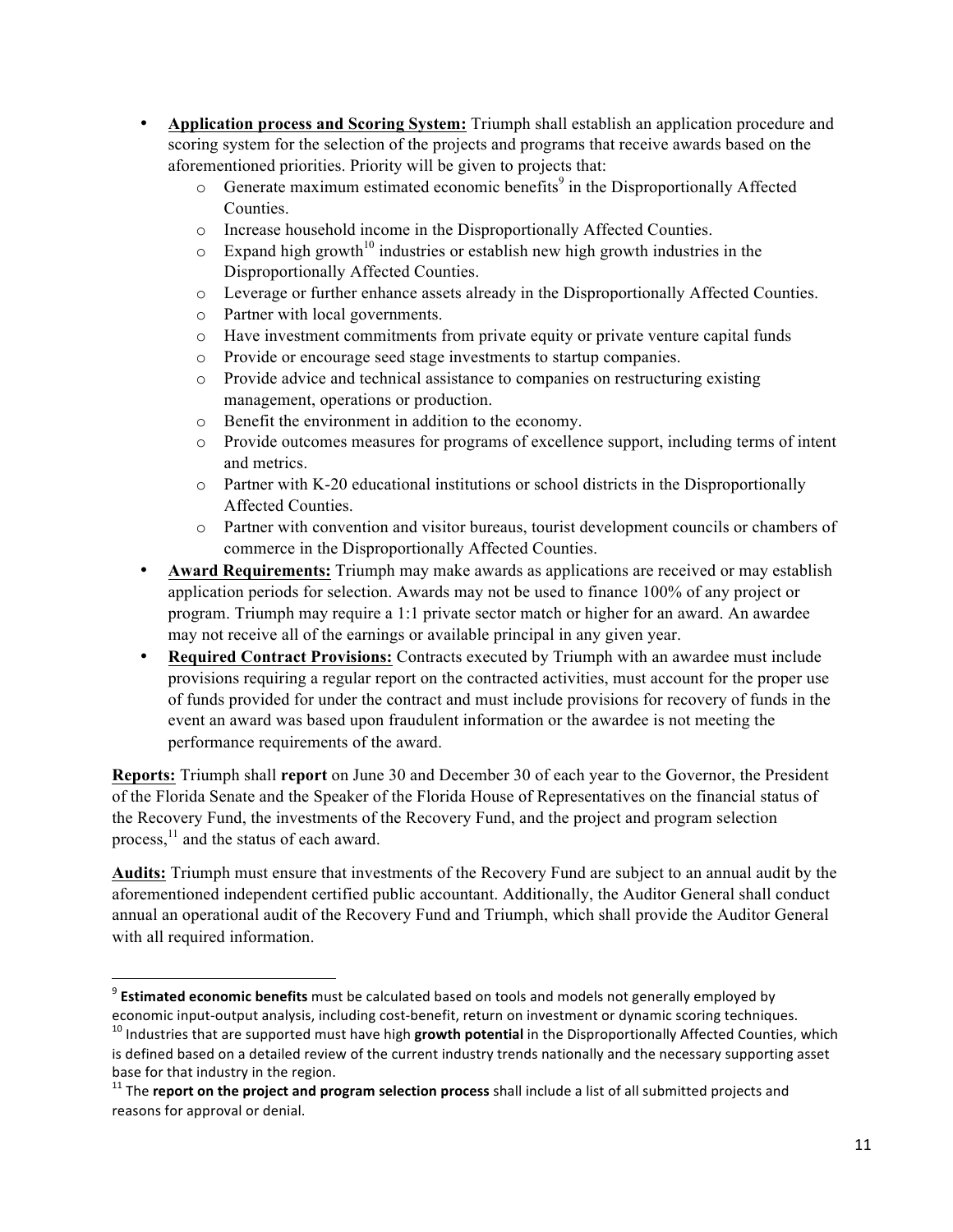# Gulf Coast Economic Corridor Act Statutory Language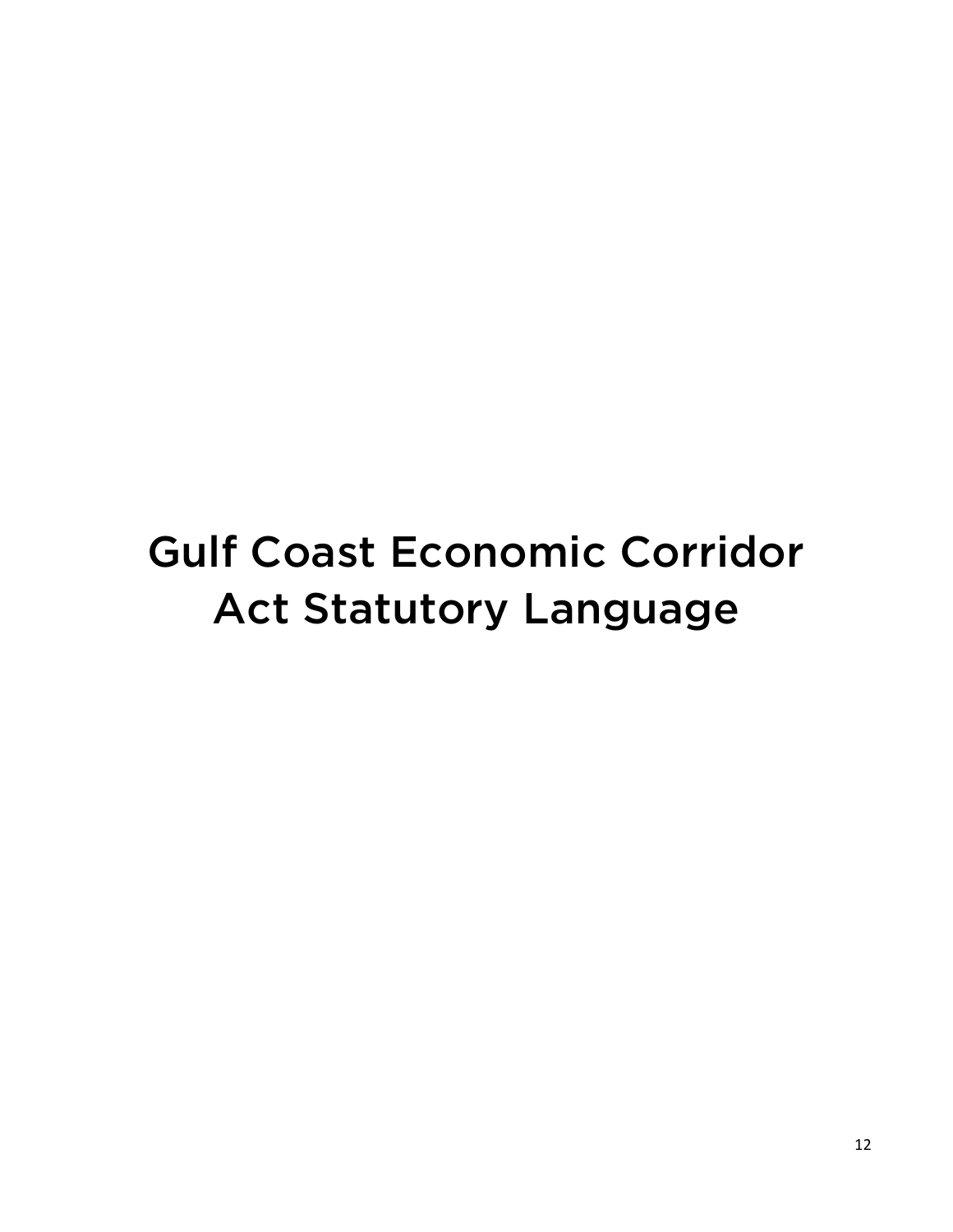#### **The 2015 Florida Statutes**

**Title XIX Public Business**

#### **Chapter 288 Commercial and Capital Improvements**

**288.80 Short title**: this section and ss. 288.8011-288.8017 may be cited as the "Gulf Coast Economic Corridor Act."

**288.8011 Gulf Coast Economic Corridor; Legislative intent:** The Legislature recognizes that fully supporting areas affected by the Deepwater Horizon disaster to ensure goals for economic recovery and diversification are achieved is in the best interest of the citizens of the state. The Legislature intends to provide a long-term source of funding for efforts of economic recovery and enhancement in the Gulf Coast region. The Legislature finds that it is important to help businesses, individuals, and local governments in the Gulf Coast region recover.

#### **288.8012 Definitions:** as used in ss. 288.80-288.8017, the term:

- 1. "Awardee" means a person, organization, or local government granted an award of funds from the Recovery Fund for a project or program.
- 2. "Disproportionately affected county" means Bay County, Escambia County, Franklin County, Gulf County, Okaloosa County, Santa Rosa County, Walton County, or Wakulla County.
- 3. "Earnings" means all the income generated by investments and interest.
- 4. "Recovery Fund" means a trust account established by Triumph Gulf Coast, Inc., for the benefit of the disproportionately affected counties.

#### **288.8013 Triumph Gulf Coast, Inc.; Recovery Fund: creation; investment:**

- 1. There is created within the Department of Economic Opportunity a nonprofit corporation, to be known as Triumph Gulf Coast, Inc., which shall be registered, incorporated, organized, and operated in compliance with chapter 617, and which is not a unit or entity of state government. Triumph Gulf Coast, Inc., may receive, hold, invest, and administer the Recovery Fund in support of this act. Triumph Gulf Coast, Inc., is a separate budget entity and is not subject to control, supervision, or direction by the Department of Economic Opportunity in any manner, including, but not limited to, personnel, purchasing, transactions involving real or personal property, and budgetary matters.
- 2. Triumph Gulf Coast, Inc., must create and administer the Recovery Fund for the benefit of the disproportionately affected counties. The principal of the fund shall derive from 75 percent of all funds recovered by the Attorney General for economic damage to the state resulting from the Deepwater Horizon disaster, after payment of reasonable and necessary attorney fees, costs, and expenses, including such attorney fees, costs, and expenses pursuant to s. 16.0155.
- 3. The Recovery Fund must be maintained as a long-term and stable source of revenue, which shall decline over a 30-year period in equal amounts each year. Triumph Gulf Coast, Inc., shall establish a trust account at a federally insured financial institution to hold funds and make deposits and payments. Earnings generated by investments and interest of the fund, plus the amount of principal available each year, shall be available to make awards pursuant to this act and pay administrative costs. Earnings shall be accounted for separately from principal funds set forth in subsection (2). Administrative costs are limited to 2.25 percent of the earnings in a calendar year. Administrative costs include payment of investment fees, travel and per diem expenses of board members, audits, salary or other costs for employed or contracted staff, including required staff under s. 288.8014(9), and other allowable costs. Any funds remaining in the Recovery Fund after 30 years shall revert to the State Treasury.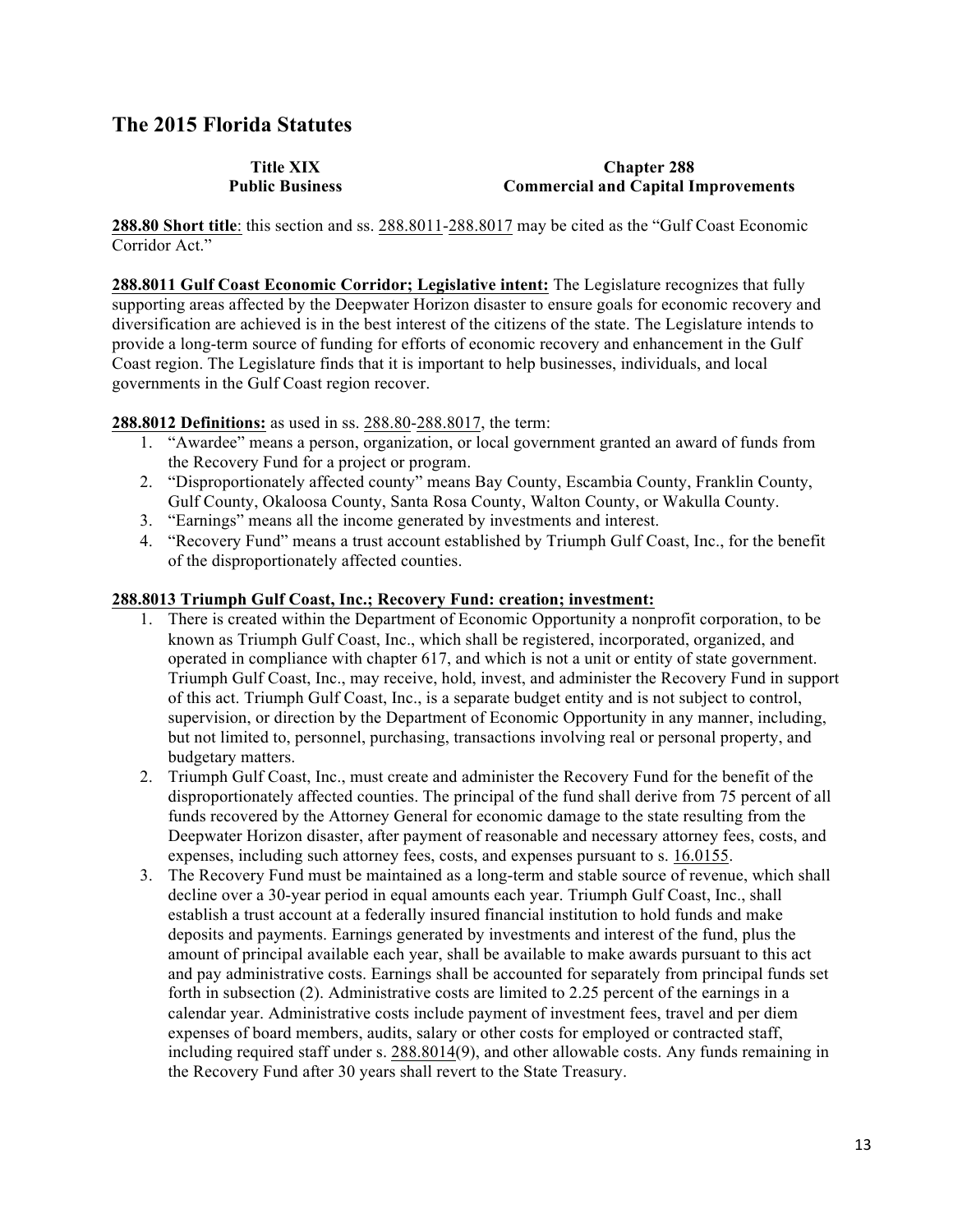- 4. Triumph Gulf Coast, Inc., shall invest and reinvest the principal of the Recovery Fund in accordance with s. 617.2104, in such a manner not to subject the funds to state or federal taxes, and consistent with an investment policy statement adopted by the corporation.
	- a. The board of directors shall formulate an investment policy governing the investment of the principal of the Recovery Fund. The policy shall pertain to the types, kinds, or nature of investment of any of the funds, and any limitations, conditions or restrictions upon the methods, practices, or procedures for investment, reinvestments, purchases, sales, or exchange transactions, provided such policies shall not conflict with nor be in derogation of any state constitutional provision or law. The policy shall be formulated with the advice of the financial advisor in consultation with the State Board of Administration.
	- b. Triumph Gulf Coast, Inc., must competitively procure one or more money managers, under the advice of the financial advisor in consultation with the State Board of Administration, to invest the principal of the Recovery Fund. The applicant manager or managers may not include representatives from the financial institution housing the trust account for the Recovery Fund. The applicant manager or managers must present a plan to invest the Recovery Fund to maximize earnings while prioritizing the preservation of Recovery Fund principal. Any agreement with a money manager must be reviewed by Triumph Gulf Coast, Inc., for continuance at least every 5 years. Plans should include investment in technology and growth businesses domiciled in, or that will be domiciled in, this state or businesses whose principal address is in this state.
	- c. Costs and fees for investment services shall be deducted from the earnings as administrative costs. Fees for investment services shall be no greater than 150 basis points.
	- d. Annually, Triumph Gulf Coast, Inc., shall cause an audit to be conducted of the investment of the Recovery Fund by the independent certified public accountant retained in s. 288.8014. The expense of such audit shall be paid from earnings for administrative purposes.
- 5. Triumph Gulf Coast, Inc., shall report on June 30 and December 30 each year to the Governor, the President of the Senate, and the Speaker of the House of Representatives on the financial status of the Recovery Fund and its investments, the established priorities, the project and program selection process, including a list of all submitted projects and reasons for approval or denial, and the status of all approved awards.
- 6. The Auditor General shall conduct an operational audit of the Recovery Fund and Triumph Gulf Coast, Inc., annually. Triumph Gulf Coast, Inc., shall provide to the Auditor General any detail or supplemental data required.

#### **288.8014 Triumph Gulf Coast, Inc.; Organization: board of directors:**

- 1. Triumph Gulf Coast, Inc., is subject to the provisions of chapter 119 relating to public records and those provisions of chapter 286 relating to public meetings and records.
- 2. Triumph Gulf Coast, Inc., shall be governed by a 5-member board of directors. Each of the Trustees of the State Board of Administration, the President of the Senate, and the Speaker of the House of Representatives shall each appoint one member from the private sector. The board of directors shall annually elect a chairperson from among the board's members. The chairperson may be removed by a majority vote of the members. His or her successor shall be elected to serve for the balance of the removed chairperson's term. The chairperson is responsible to ensure records are kept of the proceedings of the board of directors and is the custodian of all books, documents, and papers filed with the board; the minutes of meetings of the board; and the official seal of Triumph Gulf Coast, Inc.
- 3. Notwithstanding s. 20.052(4)(c), each initial appointment to the board of directors by the Board of Trustees of the State Board of Administration shall serve for a term that ends 4 years after the Legislature appropriates funds to the Recovery Fund. To achieve staggered terms among the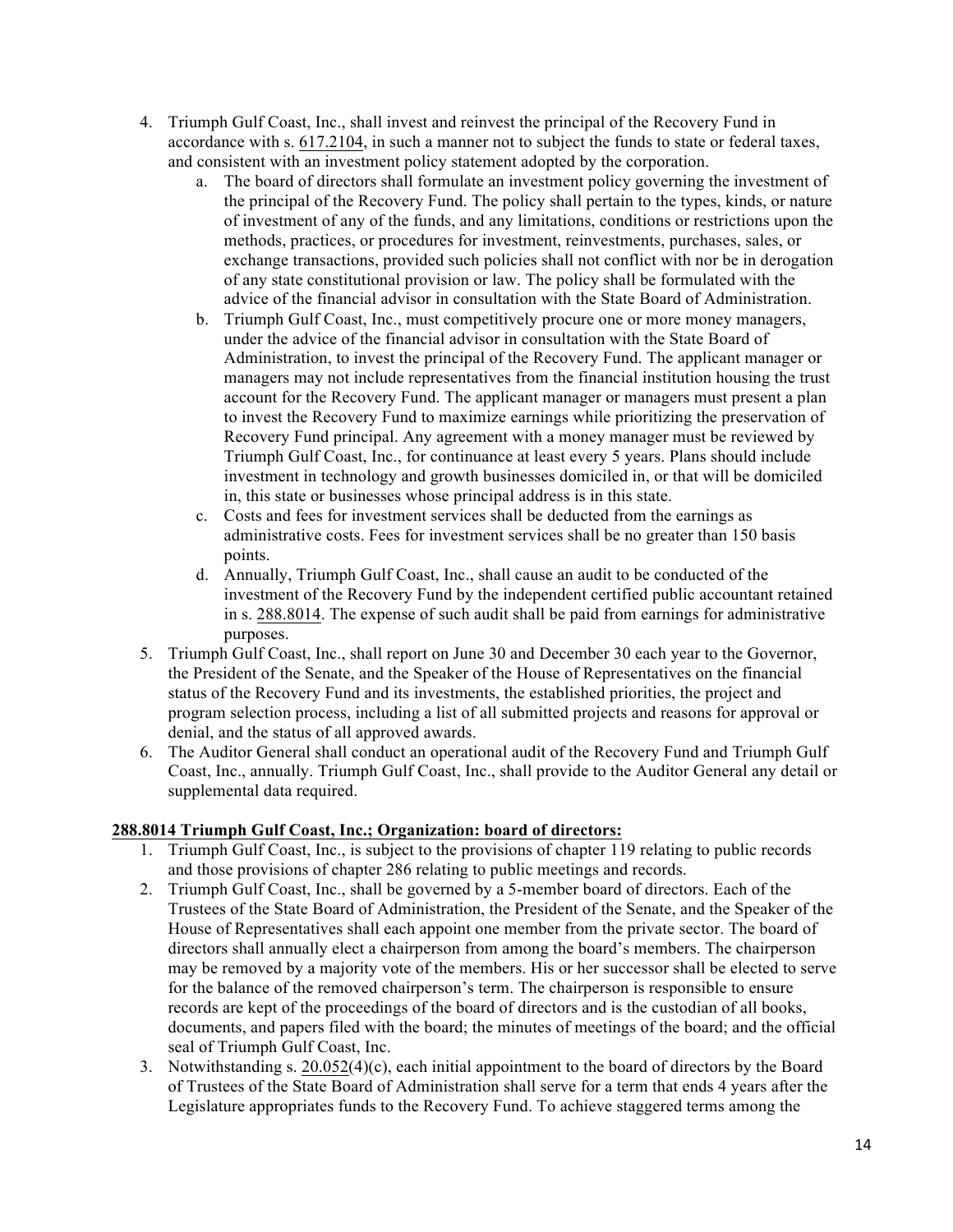members of the board, each initial appointment to the board of directors by the President of the Senate and the Speaker of the House of Representatives shall serve for a term that ends 5 years after the Legislature appropriates funds to the Recovery Fund. Thereafter, each member of the board of directors shall serve for a term of 4 years. A member is not eligible for reappointment to the board, except, however, any member appointed to fill a vacancy for a term of 2 years or less may be reappointed for an additional term of 4 years. The initial appointments to the board must be made by November 15, 2013. Vacancies on the board of directors shall be filled by the officer who originally appointed the member. A vacancy that occurs before the scheduled expiration of the term of the member shall be filled for the remainder of the unexpired term.

- 4. The Legislature determines that it is in the public interest for the members of the board of directors to be subject to the requirements of ss. 112.313, 112.3135, and 112.3143, notwithstanding the fact that the board members are not public officers or employees. For purposes of those sections, the board members shall be considered to be public officers or employees. In addition to the postemployment restrictions of s. 112.313(9), a person appointed to the board of directors must agree to refrain from having any direct interest in any contract, franchise, privilege, project, program, or other benefit arising from an award by Triumph Gulf Coast, Inc., during the term of his or her appointment and for 2 years after the termination of such appointment. It is a misdemeanor of the first degree, punishable as provided in s. 775.082 or s. 775.083, for a person to accept appointment to the board of directors in violation of this subsection or to accept a direct interest in any contract, franchise, privilege, project, program, or other benefit granted by Triumph Gulf Coast, Inc., to an awardee within 2 years after the termination of his or her service on the board. Further, each member of the board of directors who is not otherwise required to file financial disclosure under s. 8, Art. II of the State Constitution or s. 112.3144 shall file disclosure of financial interests under s. 112.3145.
- 5. Each member of the board of directors shall serve without compensation, but shall receive travel and per diem expenses as provided in s. 112.061 while in the performance of his or her duties.
- 6. Each member of the board of directors is accountable for the proper performance of the duties of office, and each member owes a fiduciary duty to the people of the state to ensure that awards provided are disbursed and used, and investments are made, as prescribed by law and contract. An appointed member of the board of directors may be removed by the officer that appointed the member for malfeasance, misfeasance, neglect of duty, incompetence, permanent inability to perform official duties, unexcused absence from three consecutive meetings of the board, arrest or indictment for a crime that is a felony or a misdemeanor involving theft or a crime of dishonesty, or pleading nolo contendere to, or being found guilty of, any crime.
- 7. The board of directors shall meet at least quarterly, upon the call of the chairperson or at the request of a majority of the membership, to review the Recovery Fund, establish and review priorities for economic recovery in disproportionately affected counties, and determine use of the earnings available. A majority of the members of the board of directors constitutes a quorum. Members may not vote by proxy.
- 8. The executive director of the Department of Economic Opportunity, or his or her designee, the secretary of the Department of Environmental Protection, or his or her designee, and the chair of the Committee of 8 Disproportionally Affected Counties, or his or her designee, shall be available to consult with the board of directors and may be requested to attend meetings of the board of directors. These individuals shall not be permitted to vote on any matter before the board.
- 9. Staff
	- a. Triumph Gulf Coast, Inc., is permitted to hire or contract for all staff necessary to the proper execution of its powers and duties to implement this act. The corporation is required to retain:
		- 1.An independent certified public accountant licensed in this state pursuant to chapter 473 to inspect the records of and to annually audit the expenditure of the earnings and available principal disbursed by Triumph Gulf Coast, Inc.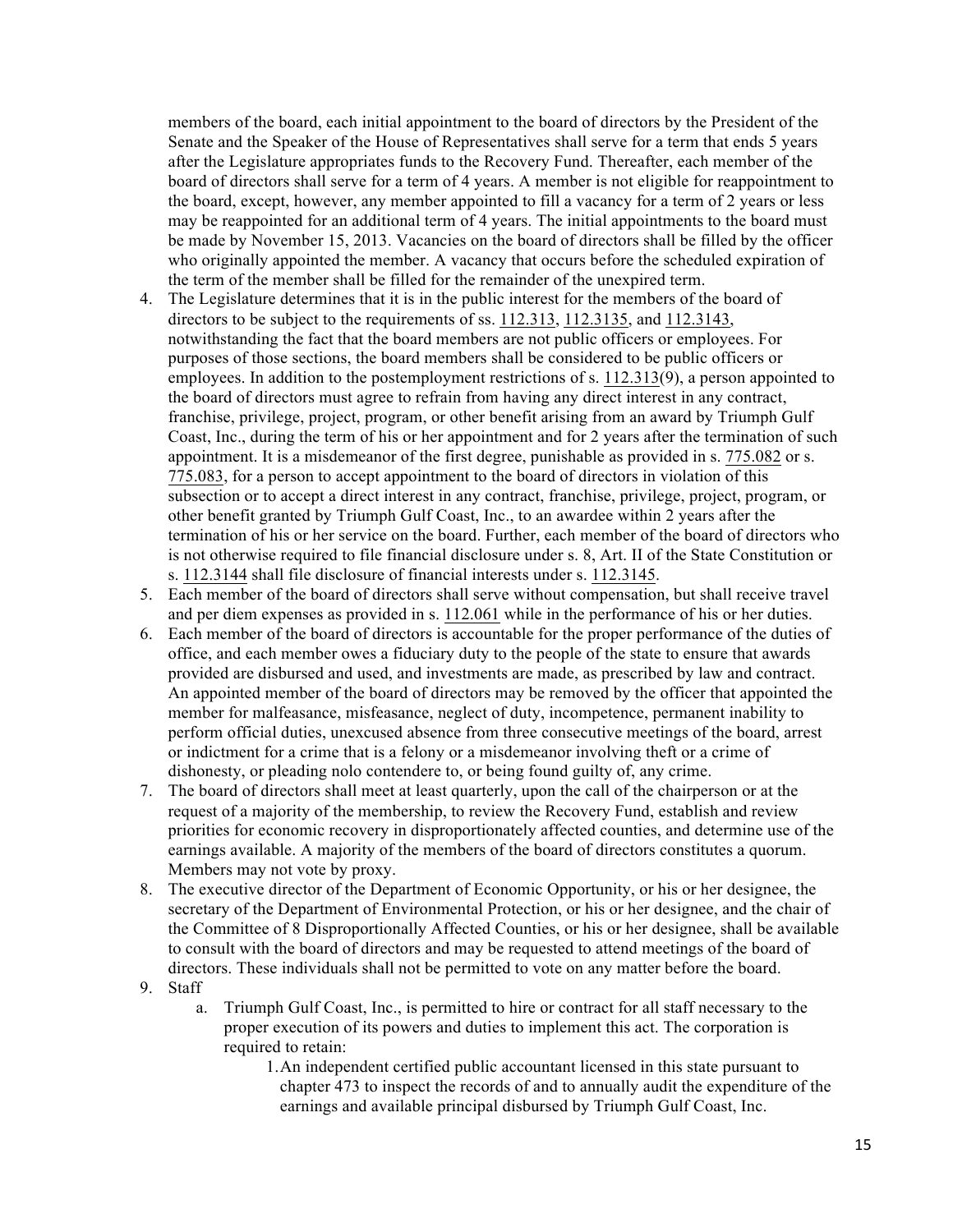- 2.An independent financial advisor to assist Triumph Gulf Coast, Inc., in the development and implementation of a strategic plan consistent with the requirements of this act.
- 3.An economic advisor who will assist in the award process, including the development of priorities, allocation decisions, and the application and process; will assist the board in determining eligibility of award applications and the evaluation and scoring of applications; and will assist in the development of award documentation.
- 4.A legal advisor with expertise in not-for-profit investing and contracting and who is a member of The Florida Bar to assist with contracting and carrying out the intent of this act.
- b. Triumph Gulf Coast, Inc., shall require all employees of the corporation to comply with the code of ethics for public employees under part III of chapter 112. Retained staff under paragraph (a) must agree to refrain from having any direct interest in any contract, franchise, privilege, project, program, or other benefit arising from an award by Triumph Gulf Coast, Inc., during the term of his or her appointment and for 2 years after the termination of such appointment.
- c. Retained staff under paragraph (a) shall be available to consult with the board of directors and shall attend meetings of the board of directors. These individuals shall not be permitted to vote on any matter before the board.

**288.8015 Board of directors; Powers:** In addition to the powers and duties prescribed in chapter 617 and the articles and bylaws adopted in compliance with that chapter, the board of directors may:

- 1. Make and enter into contracts and other instruments necessary or convenient for the exercise of its powers and functions.
- 2. Make expenditures including any necessary administrative expenditure from earnings consistent with its powers.
- 3. Adopt, use, and alter a common corporate seal. Notwithstanding any provision of chapter 617 to the contrary, this seal is not required to contain the words "corporation not for profit."
- 4. Adopt, amend, and repeal bylaws, not inconsistent with the powers granted to it or the articles of incorporation, for the administration of the activities of Triumph Gulf Coast, Inc., and the exercise of its corporate powers.
- 5. Use the state seal, notwithstanding the provisions of s. 15.03, when appropriate, for standard corporate identity applications. Use of the state seal is not intended to replace use of a corporate seal as provided in this section.

Under no circumstances may the credit of the State of Florida be pledged on behalf of Triumph Gulf Coast, Inc.

**288.8016 Triumph Gulf Coast, Inc.; Duties:** Triumph Gulf Coast, Inc., shall have the following duties:

- 1. Manage responsibly and prudently all funds received, and ensure that the use of such funds is in accordance with all applicable laws, bylaws, or contractual requirements.
- 2. Administer the program created under this act.
- 3. Monitor, review, and annually evaluate awardees and their projects or programs to determine whether an award should be continued, terminated, reduced, or increased.
- 4. Operate in a transparent manner, providing public access to information, notice of meetings, awards, and the status of projects and programs. To this end, Triumph Gulf Coast, Inc., shall maintain a website that provides public access to this information.

#### **288.8017 Awards:**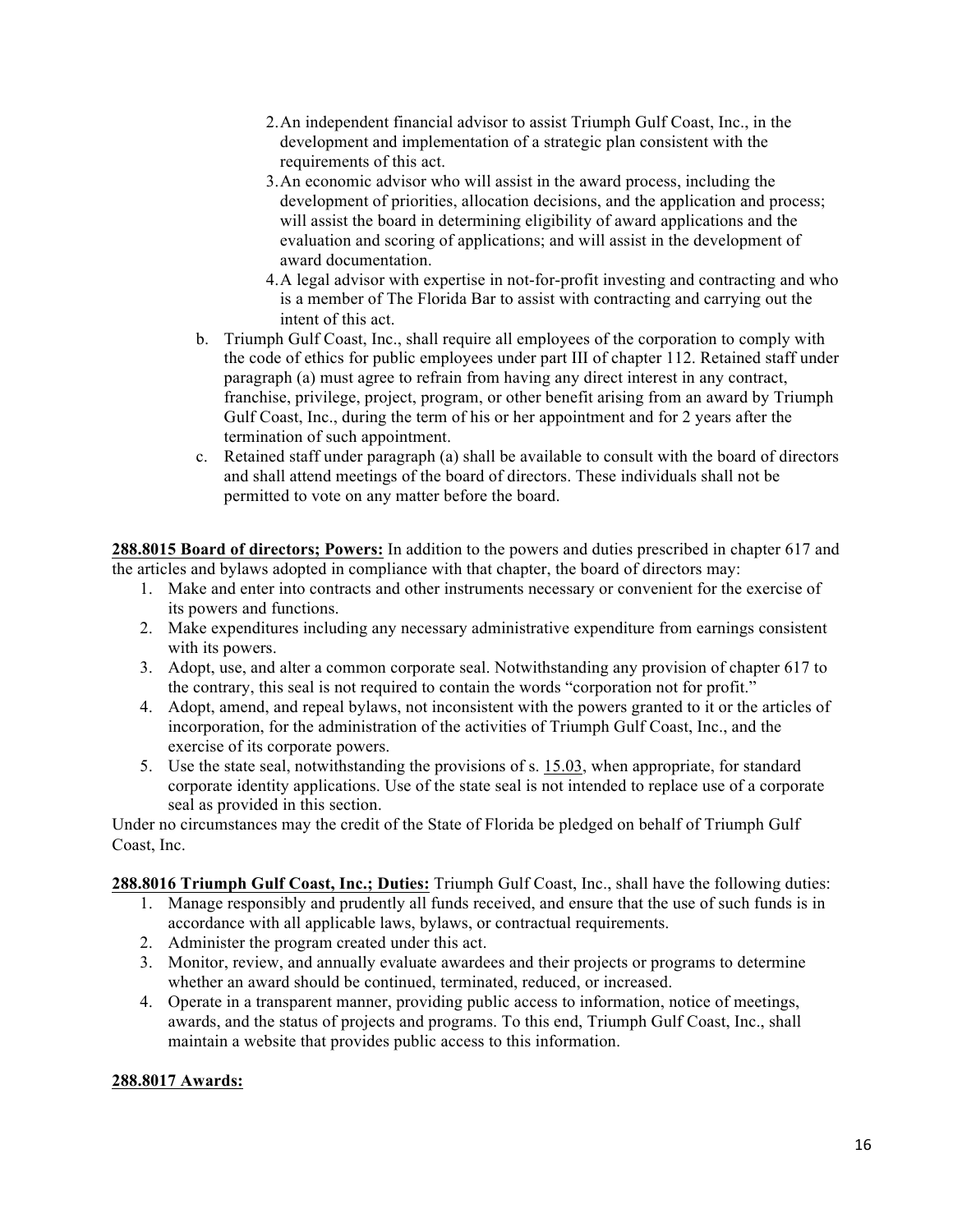- 1. Triumph Gulf Coast, Inc., shall make awards from available earnings and principal derived under s. 288.8013(2) to projects or programs that meet the priorities for economic recovery, diversification, and enhancement of the disproportionately affected counties, notwithstanding s. 377.43. Awards may be provided for:
	- a. Ad valorem tax reduction within disproportionately affected counties;
	- b. Payment of impact fees adopted pursuant to s. 163.31801 and imposed within disproportionately affected counties;
	- c. Administrative funding for economic development organizations located within the disproportionately affected counties;
	- d. Local match requirements of ss. 288.0655, 288.0659, 288.1045, and 288.106 for projects in the disproportionately affected counties;
	- e. Economic development projects in the disproportionately affected counties;
	- f. Infrastructure projects that are shown to enhance economic development in the disproportionately affected counties;
	- g. Grants to local governments in the disproportionately affected counties to establish and maintain equipment and trained personnel for local action plans of response to respond to disasters, such as plans created for the Coastal Impacts Assistance Program;
	- h. Grants to support programs of excellence that prepare students for future occupations and careers at K-20 institutions that have home campuses in the disproportionately affected counties. Eligible programs include those that increase students' technology skills and knowledge; encourage industry certifications; provide rigorous, alternative pathways for students to meet high school graduation requirements; strengthen career readiness initiatives; fund high-demand programs of emphasis at the bachelor's and master's level designated by the Board of Governors; and, similar to or the same as talent retention programs created by the Chancellor of the State University System and the Commission of Education, encourage students with interest or aptitude for science, technology, engineering, mathematics, and medical disciplines to pursue postsecondary education at a state university within the disproportionately affected counties; and
	- i. Grants to the tourism entity created under s. 288.1226 for the purpose of advertising and promoting tourism, Fresh From Florida, or related content on behalf of one or all of the disproportionately affected counties.
- 2. Triumph Gulf Coast, Inc., shall establish an application procedure for awards and a scoring process for the selection of projects and programs that have the potential to generate increased economic activity in the disproportionately affected counties, giving priority to projects and programs that:
	- a. Generate maximum estimated economic benefits, based on tools and models not generally employed by economic input-output analyses, including cost-benefit, return-oninvestment, or dynamic scoring techniques to determine how the long-term economic growth potential of the disproportionately affected counties may be enhanced by the investment.
	- b. Increase household income in the disproportionately affected counties above national average household income.
	- c. Expand high growth industries or establish new high growth industries in the region.
		- 1.Industries that are supported must have strong growth potential in the disproportionately affected counties.
		- 2.An industry's growth potential is defined based on a detailed review of the current industry trends nationally and the necessary supporting asset base for that industry in the disproportionately affected counties region.
	- d. Leverage or further enhance key regional assets, including educational institutions, research facilities, and military bases.